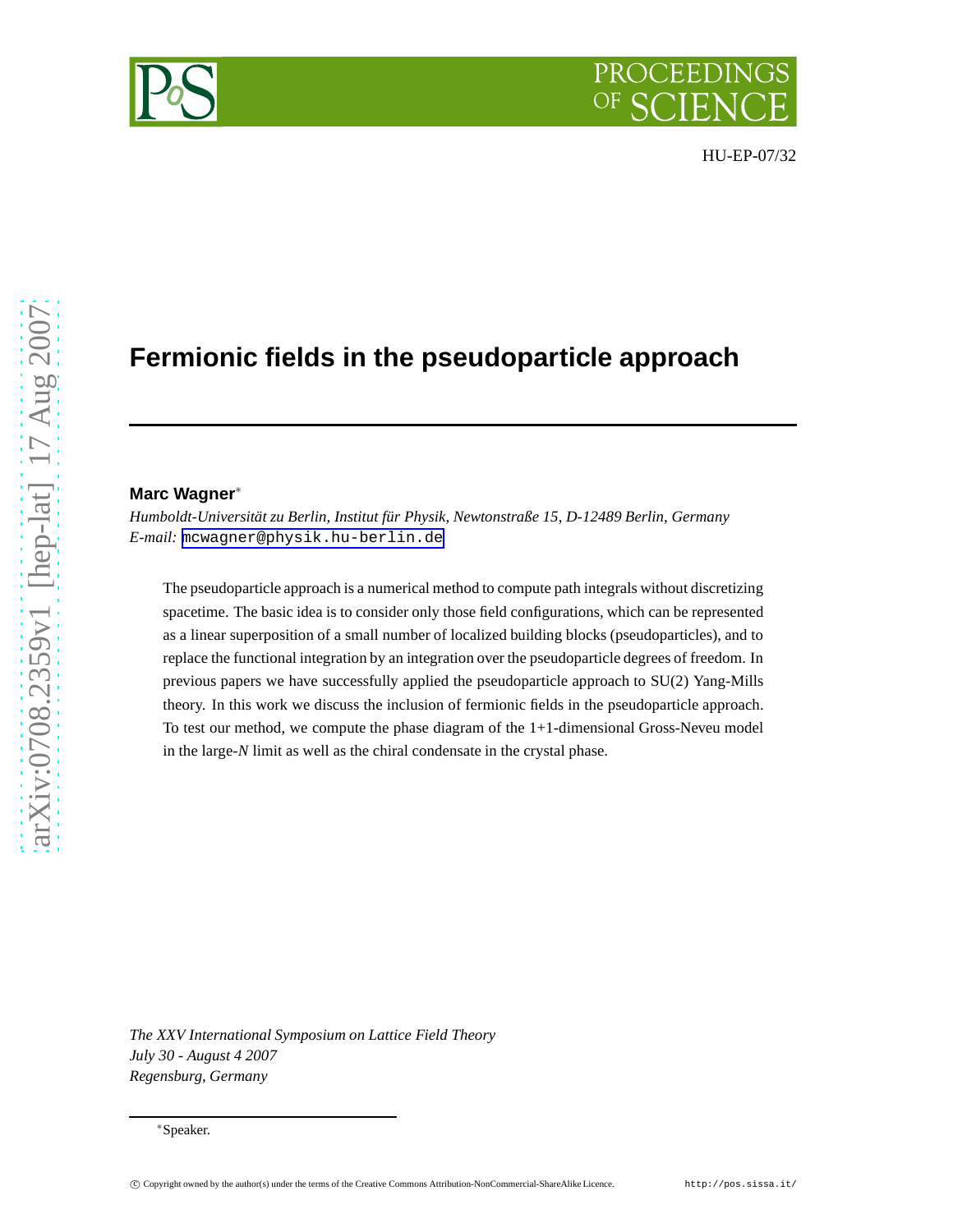# <span id="page-1-0"></span>**1. Introduction**

Recently there have been several papers proposing models for SU(2) Yang-Mills theory with a small number of physically relevant degrees of freedom. These models include ensembles of regular gauge instantons and merons [[1](#page-6-0), [2\]](#page-6-0), the pseudoparticle approach [\[3, 4](#page-6-0), [5\]](#page-6-0), superpositions of calorons with non-trivial holonomy [[6](#page-6-0), [7\]](#page-6-0) and an ensemble of dyons [\[8\]](#page-6-0). The common basic principle is to restrict the Yang-Mills path integral to those gauge field configurations, which can be represented as a linear superposition of a small number of localized building blocks (pseudoparticles), e.g. instantons, merons, akyrons, calorons or dyons.

These models have been quite successful, when dealing with problems related to confinement. First of all, the potential of two static charges is essentially linear within phenomenologically relevant distances. Moreover, a confinement-deconfinement phase transition can be modeled, and numerical results for various quantities, e.g. the string tension, the topological susceptibility, the critical temperature or the low lying glueball spectrum, are in qualitative agreement with results from lattice calculations.

However, all these models exclusively consider pure Yang-Mills theory. Therefore, incorporating fermions is an interesting issue. In this paper we present first steps in this direction: we propose a method how to deal with fermionic fields in the pseudoparticle approach, and we test this method by applying it to a simple interacting fermionic theory, the 1+1-dimensional Gross-Neveu model in the large-*N*-limit.

### **2. Fermionic fields in the pseudoparticle approach**

### **2.1 Basic principle**

The starting point is action and partition function of any theory with quadratic fermion interaction:

$$
S[\psi, \bar{\psi}, \phi] = \int d^{d+1}x \left( \bar{\psi}Q(\phi)\psi + \mathcal{L}(\phi) \right) \tag{2.1}
$$

$$
Z = \int D\psi D\bar{\psi} \int D\phi \, e^{-S[\psi,\bar{\psi},\phi]}, \tag{2.2}
$$

where  $\phi$  denotes any type and number of bosonic fields, e.g. the non-Abelian gauge field in QCD, and *Q* is the Dirac operator, which, of course, depends on these bosonic fields.

To stay close to the spirit of the pseudoparticle approach, we consider fermionic field configurations  $\psi$ , which can be represented as a linear superposition of a fixed number of pseudoparticles:

$$
\Psi(x) = \sum_{j} \underbrace{\eta_j G_j(x)}_{j \text{-th pseudoparticle}}.
$$
\n(2.3)

Each pseudoparticle is a product of a Grassmann valued spinor  $\eta_j$  and a function  $G_j$ , which is localized in space as well as in time (the term pseudoparticle refers to this localization). The integration over all fermionic field configurations is defined as the integration over the Grassmann valued spinors <sup>η</sup>*<sup>j</sup>* :

$$
\int D\psi D\bar{\psi} \dots = \int \left( \prod_j d\eta_j d\bar{\eta}_j \right) \dots \tag{2.4}
$$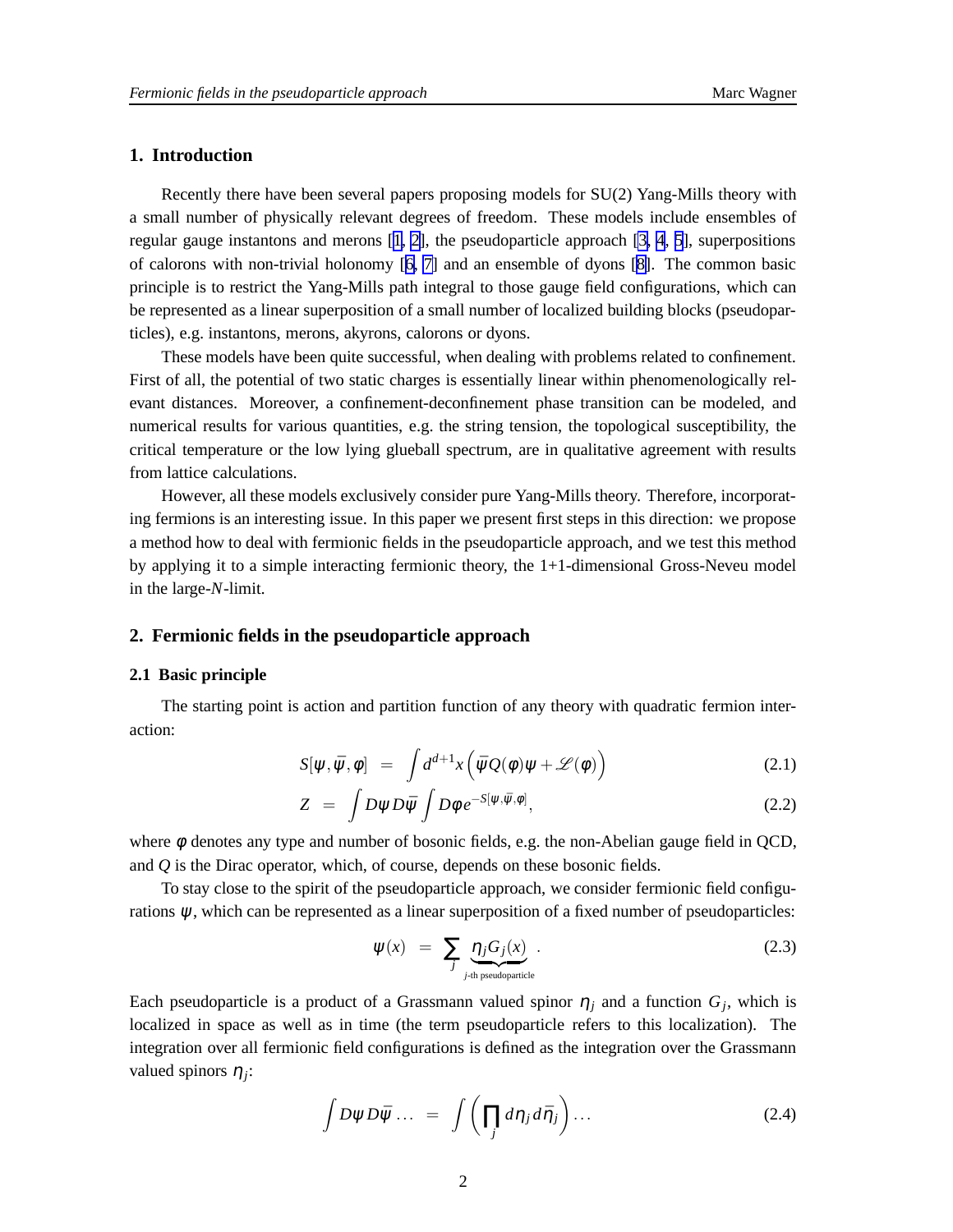<span id="page-2-0"></span>Integrating out the fermions yields

$$
S_{\text{effective}}[\phi] = \int d^{d+1}x \mathscr{L}(\phi) - \ln\left(\det\left(\langle G_j|Q|G_{j'}\rangle\right)\right) \tag{2.5}
$$

$$
Z \sim \int D\phi \, e^{-S_{\text{effective}}[\phi]}, \tag{2.6}
$$

where the "fermionic matrix"  $\langle G_j | Q | G_{j'} \rangle$  is the Dirac operator represented in the pseudoparticle basis. We will refer to this pseudoparticle regularization as *Q*-regularization, and we will shortly point out that this *Q*-regularization is not suited to produce physically meaningful results.

In the case that  $det(Q)$  is real and positive,  $det(Q) = \sqrt{det(Q^{\dagger}Q)}$ . This suggests another pseudoparticle regularization:

$$
S_{\text{effective}}[\phi] = \int d^{d+1}x \mathscr{L}(\phi) - \frac{1}{2} \ln \left( \det \left( \langle G_j | Q^\dagger Q | G_{j'} \rangle \right) \right).
$$
 (2.7)

In the following section we will argue that this *Q* †*Q*-regularization has significant advantages over the *Q*-regularization (2.5).

Note that using eigenfunctions of the Dirac operator as "pseudoparticles" yields the well known finite mode regularization [\[9, 10](#page-6-0)].

# **2.2 The** *Q***-regularization versus the** *Q* †*Q***-regularization**

The problem of the *Q*-regularization (2.5) is that applying the Dirac operator *Q* to one of the pseudoparticles  $G_{j'}$  in general yields a function, which is partially outside the pseudoparticle function space span ${G_n}$ :

$$
QG_{j'}(x) = \sum_{k} a_{j'k} G_k(x) + h_{j'} H_{j'}(x)
$$
\n(2.8)

with  $H_{j'}$  normalized and  $H_{j'} \perp \text{span}\{G_n\}$ . If  $|\sum_k a_{j'k} G_k| \gg |h_{j'}|$ , the situation is uncritical. However, as soon as  $|\sum_k a_{j'k} G_k| \lesssim |h_{j'}|$ , serious problems arise: when computing the fermionic matrix elements  $\langle G_j | Q | G_{j'} \rangle$ , a significant part of  $QG_{j'}$  is simply ignored, namely  $h_{j'} H_{j'}$ , because it is perpendicular to the pseudoparticle function space span ${G_n}$ .

On the other hand, the  $Q^{\dagger}Q$ -regularization (2.7) has the following advantage: both the left hand sides  $\langle G_j | Q^{\dagger}$  and the right hand sides  $Q | G_{j'} \rangle$  of the fermionic matrix elements  $\langle G_j | Q^{\dagger} Q | G_{j'} \rangle$ might be (partially) outside to the pseudoparticle function space span ${G_n}$ , but they form the same function space span $\{QG_n\}$ , in which their overlap is computed. Of course, the above problem of partially perpendicular left and right hand side function spaces does not exist anymore.

For more elaborate arguments, especially why one can expect to obtain correct results from the  $Q^{\dagger}Q$ -regularization, we refer to [[11\]](#page-6-0).

#### **3. Testing the method: the Gross-Neveu model in the pseudoparticle approach**

#### **3.1 The** 1**+**1**-dimensional Gross-Neveu model in the large** *N***-limit**

As a testbed for our pseudoparticle method we use the Gross-Neveu model [\[12](#page-6-0)], which is a four fermion interacting theory with *N* identical flavors. Action and partition function of the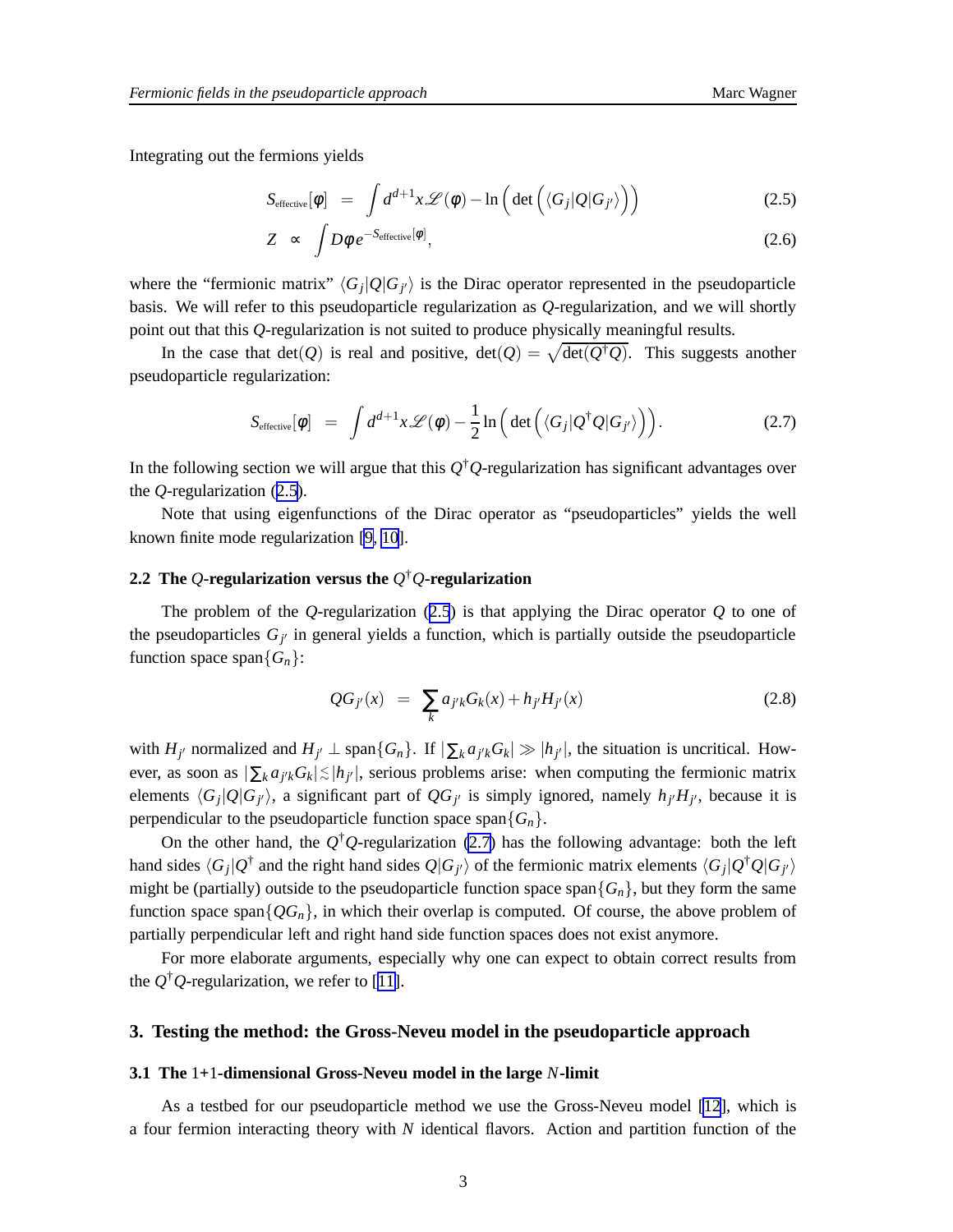<span id="page-3-0"></span>1+1-dimensional Gross-Neveu model are given by

$$
S = \int d^2x \left( \sum_{n=1}^N \bar{\psi}^{(n)} \left( \gamma_0 (\partial_0 + \mu) + \gamma_1 \partial_1 \right) \psi^{(n)} - \frac{g^2}{2} \left( \sum_{n=1}^N \bar{\psi}^{(n)} \psi^{(n)} \right)^2 \right) \tag{3.1}
$$

$$
Z = \int \left( \prod_{n=1}^{N} D \psi^{(n)} D \bar{\psi}^{(n)} \right) e^{-S}, \tag{3.2}
$$

where  $\mu$  is the chemical potential and g the dimensionless coupling constant. To get rid of the four fermion term, one usually introduces a scalar field  $\sigma$ . Integrating out the fermions yields

$$
S_{\text{effective}} = N \left( \frac{1}{2\lambda} \int d^2 x \sigma^2 - \ln \left( \det \left( \gamma_0 (\partial_0 + \mu) + \gamma_1 \partial_1 + \sigma \right) \right) \right) \tag{3.3}
$$

$$
Z \sim \int D\sigma \, e^{-S_{\text{effective}}} \tag{3.4}
$$

with  $\lambda = Ng^2$ .

In the following we consider the large-*N* limit, in which the model can be solved analytically [[13, 14, 15\]](#page-6-0). This amounts to using an infinite number of flavors *N*, while  $\lambda = Ng^2$  is kept constant. Note that in the  $N \rightarrow \infty$  limit only a single  $\sigma$ -field configuration contributes to the partition function (3.4) minimizing the effective action. Note also that in the large- $N$  limit  $\sigma$  is proportional to the chiral condensate, i.e.  $\sigma = -g^2 \sum_{n=1}^{N} \bar{\psi}^{(n)} \psi^{(n)}$ .

#### **3.2 Numerical results: the phase diagram and the chiral condensate**

From a technical point of view computations in the pseudoparticle approach are quite similar to those in lattice field theory. The number of pseudoparticles corresponds to the number of lattice sites, while the distance between neighboring pseudoparticles plays a role similar to the lattice spacing. The scale can be set by any dimensionful quantity and it can be changed by choosing a different value for the dimensionless coupling constant. For a recent lattice study of the Gross-Neveu model we refer to [[16](#page-6-0)].

For the following computations we apply the  $Q^{\dagger}Q$ -regularization ([2.7\)](#page-2-0). As pseudoparticles we use a large number of uniformly distributed hat functions, more precisely B-spline basis functions



**Figure 1:** B-spline basis functions in one and two dimensions.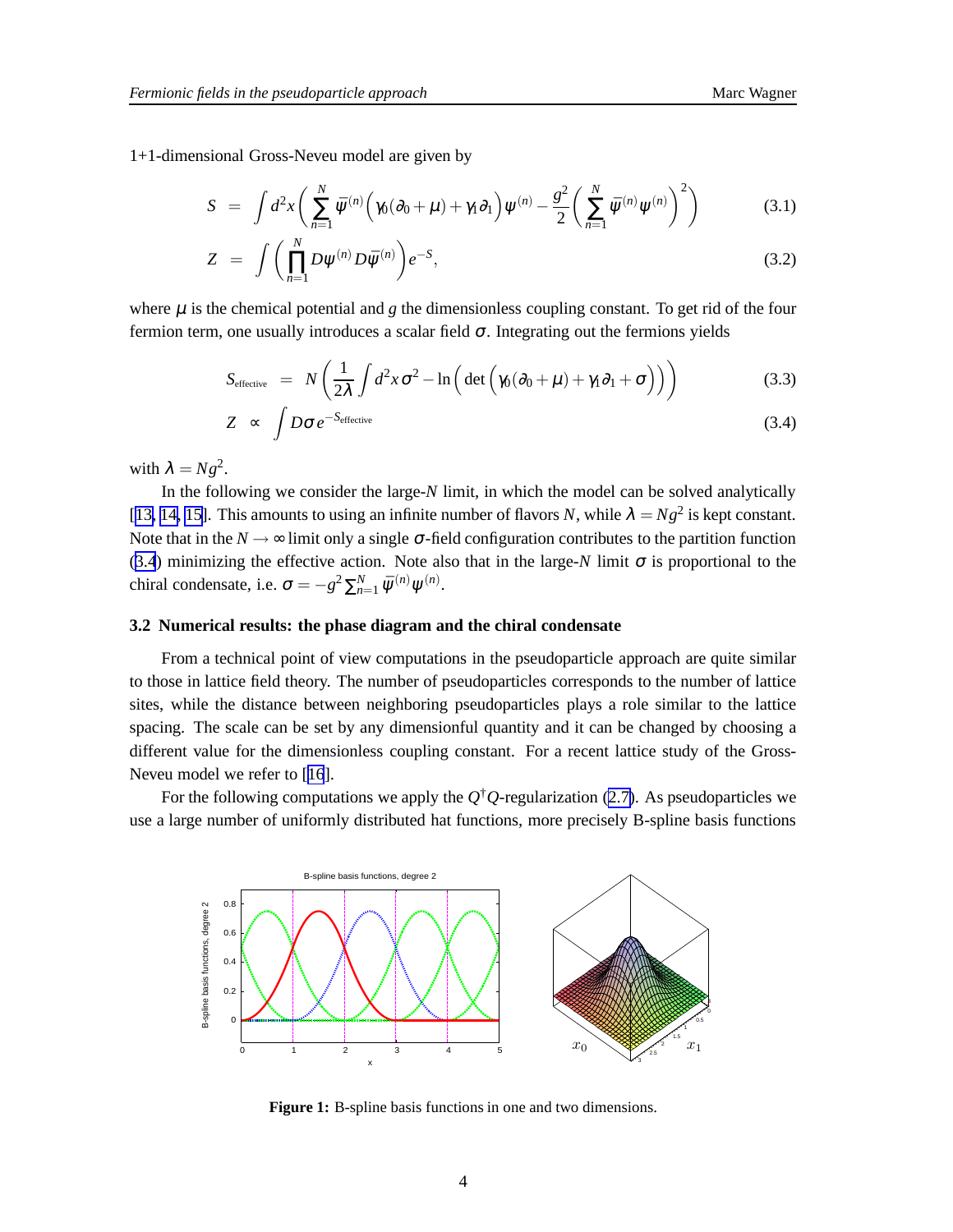<span id="page-4-0"></span>of degree 2 (cf. e.g. [[17](#page-6-0)]), which are shown in Figure [1](#page-3-0). There is one fermionic pseudoparticle per unit volume, the spatial extension of the periodic spacetime region is  $L_1 = 144$  and the temporal extension  $L_0$  varies, corresponding to different temperatures  $T = 1/L_0$ . The main reason for considering such pseudoparticles is that they yield a sensible set of field configurations: they form a piecewise polynomial basis of degree 2, i.e. any not too heavily oscillating field configuration can be approximated. Therefore, if the pseudoparticle method we have presented in Section [2](#page-1-0) is a useful numerical technique, we can expect to reproduce correct Gross-Neveu results. In other words, B-spline basis functions are suitable pseudoparticles for testing our approach.

At first we perform computations of the chiral condensate  $\sigma$  at chemical potential  $\mu = 0$  and temporal extension  $L_0 = 8$  for various values of the coupling constant  $\lambda$ . As it is in lattice calculations different values of  $\lambda$  correspond to different physical extensions of the spacetime region and, therefore, to different values of the temperature. From these computations we determine that value of  $\lambda$ , where  $\sigma$  just vanishes:  $\lambda_{\text{critical}} = 1.153$ . For all further computations we use  $\lambda = \lambda_{\text{critical}}$ . By doing this we have set the scale, since from now on  $L_0$  plays the role of inverse temperature such that  $L_0 = 8$  corresponds to the critical temperature of chiral symmetry breaking.

After that, we perform a low temperature computation at  $L_0 = 48$  or equivalently  $T = T_{\text{critical}}/6$ , to obtain an approximation of the zero temperature value of the chiral condensate:  $\sigma_0 = 0.221$ .



**Figure 2: a)**  $\sigma/\sigma_0$  as a function of  $\mu/\sigma_0$  and  $T/\sigma_0$  (red dots) together with the analytically obtained phase boundary (blue line) and the tricritical point  $(\mu/\sigma_0, T/\sigma_0) = (0.608, 0.318)$  separating first and second order phase transitions (black dot). **b)** Phase diagram for homogeneous chiral condensate (red dots: pseudoparticle results; green line: analytical result). **c**) Two sections trough the phase diagram showing  $\sigma/\sigma_0$  as a function of  $\mu/\sigma_0$  at  $T/\sigma_0 = 0.283$  (first order phase transition) and  $T/\sigma_0 = 0.377$  (second order phase transition).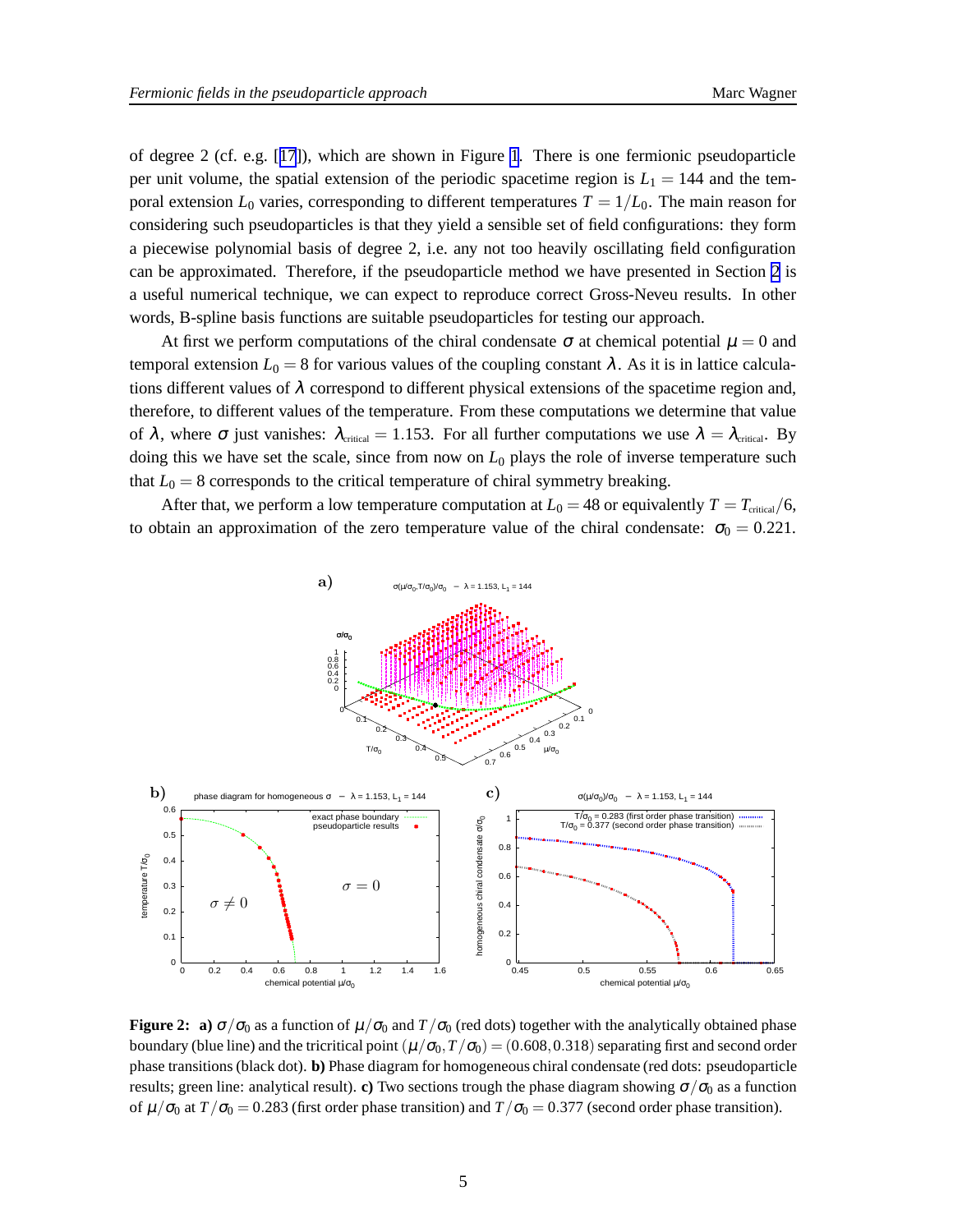This allows us to express all dimensionful quantities in terms of  $\sigma_0$ .

Now we are in a position to compute the chiral condensate at arbitrary temperature  $T/\sigma_0$  and chemical potential  $\mu/\sigma_0$ . Results for homogeneous chiral condensate are shown in Figure [2a](#page-4-0) together with the analytically obtained phase boundary [\[13](#page-6-0), [14](#page-6-0)] and the tricritical point separating first and second order phase transitions. Pseudoparticle and analytical results are in excellent agreement both for the phase boundary (cf. also Figure [2b](#page-4-0)) and for the order of the phase transition (cf. also Figure [2](#page-4-0)c, where we have plotted  $\sigma/\sigma_0$  as a function of  $\mu/\sigma_0$  for two different values of  $T/\sigma_0$ , one in the first order region and the other in the second order region).

For inhomogeneous chiral condensate a third so called crystal phase appears [\[15](#page-6-0)], where the minimum of the effective action [\(3.3\)](#page-3-0) is not anymore given by a homogeneous chiral condensate <sup>σ</sup>. In addition to the fermionic fields we also represent <sup>σ</sup> in terms of B-spline pseudoparticles (for details cf. [[11\]](#page-6-0)). As before, the pseudoparticle phase diagram and the analytically obtained phase diagram are essentially indistinguishable (cf. Figure 3a).

We have also compared the pseudoparticle chiral condensate and the analytically obtained chiral condensate at various points  $(\mu/\sigma_0, T/\sigma_0)$  inside the crystal phase; again, there is excellent agreement. Figure 3b shows the emergence of a crystalline structure: the kink-antikink structure close to the left phase boundary changes to a sin-like behavior, when approaching the center of the crystal phase.

Note that we have performed the same computations also with the naive *Q*-regularization. As expected the results are completely wrong, e.g. there is no chirally symmetric phase even in the simple case of homogeneous chiral condensate. One can easily show that this is inherent to the *Q*-regularization and not a problem of the number or the type of pseudoparticles applied [\[11\]](#page-6-0).



**Figure 3: a)** Phase diagram for inhomogeneous chiral condensate (red dots: pseudoparticle results; green line: analytical result). **b**) The pseudoparticle chiral condensate for  $T/\sigma_0 = 0.141$  and different values of  $\mu/\sigma_0$ .